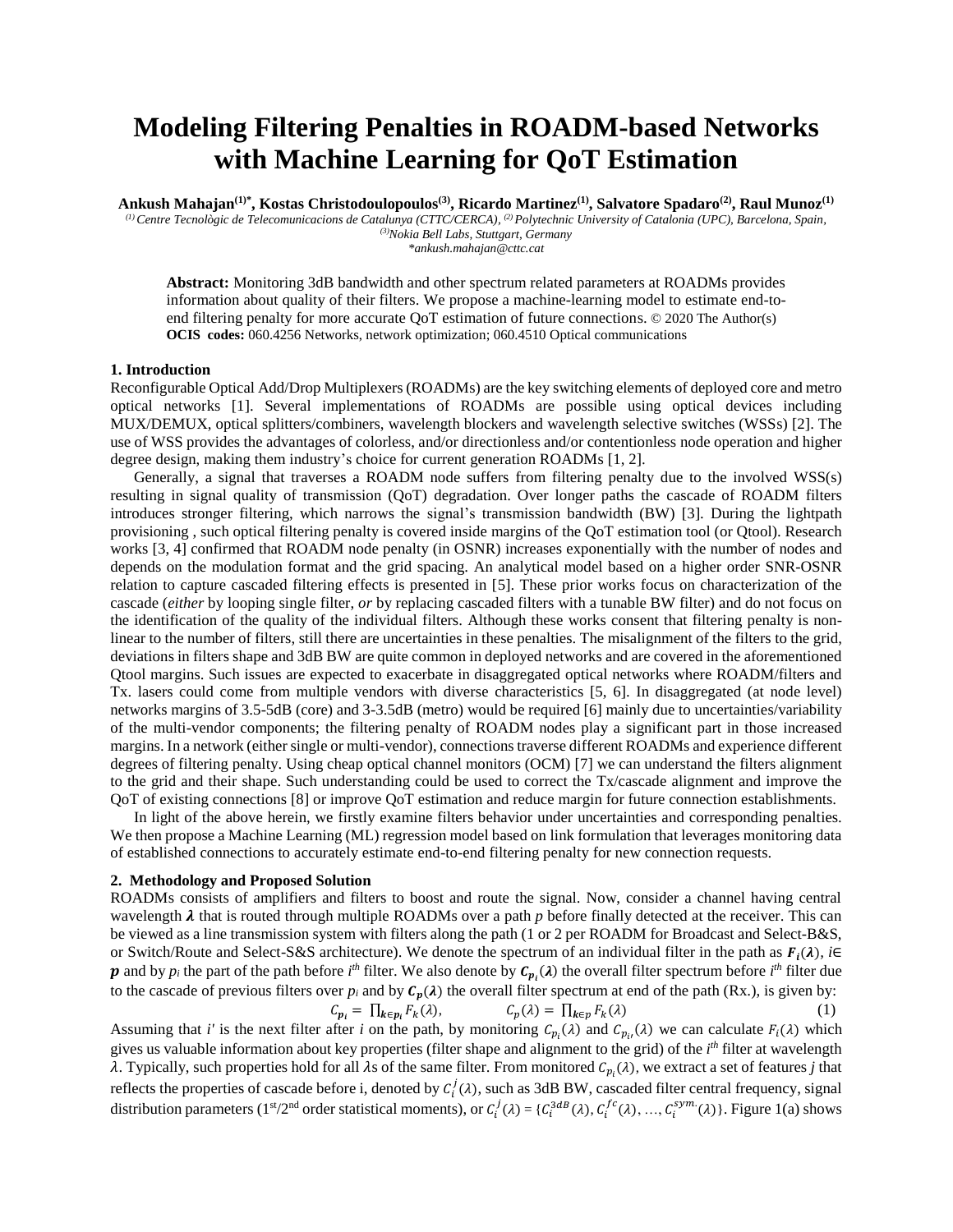

*Fig. 1:* (a) OSNR penalty & 3dB BW, (b) spectrum for increasing number of cascaded WSSs (identical  $F_i(\lambda)$  for all WSSs), (c) spectrum for 3dB BW uncertainty  $\Delta_1^{3dB}$  =±10% (non-identical  $F_i(\lambda)$ ), resulting in ~2.1GHz of uncertainty at 5<sup>th</sup> cascaded WSS, compare to Fig. 1(b) (red region) the non-linear/exponential degradation of one such feature, i.e. 3dB BW,  $C_i^{3dB}(\lambda)$ , in a cascade of *identical* filters (3dB BW=37.5 GHz, 2<sup>nd</sup> order Gaussian shape) obtained with simulations in VPI. It also shows the OSNR (in dB) penalty for three modulation formats (@ 32Gbaud, α=0.1)*.* Focusing on spectral response, Fig. 1(b) shows the spectral shape of the signal  $C_{p_i}(\lambda)$ , which degrades as the number of cascade increases, even for identical filters. We observed a 3dB BW degradation of  $C_i^{3dB}(\lambda)$ =6.02GHz after 5 identical filters. However, in real networks slight variations are typical within the spectral responses even of identical filters, while such variations would exacerbate in disaggregated scenarios if filters/ROADMs come from different vendors. Such variations result in uncertainties in the features  $C_i^j(\lambda)$ , which we denote as  $\Delta_i^j(\lambda) = {\{\Delta_i^{3dB}(\lambda), \Delta_i^{fc}(\lambda), ..., \Delta_i^{sym}(\lambda)\}}$ . Fig. 1(c), shows the resulted  $C_p(\lambda)$  for a 3dB BW uncertainty of  $\Delta_i^{3dB} = \pm 10\%$  per filter after a cascade of 5 filters, simulated in VPI. We observed ~2.1GHz uncertainty in the 3dB BW,  $C_p^{3dB}(\lambda)$ , at the end of the cascade/path, which contributes to inaccurate filter penalty estimation.



*Fig. 2: (a) distributed OCM locations for a sample network (4 nodes, with established connection from A to D) with switch & select, S&S* ROADM architecture (in inset), (b) end to end (link formulation approach based) ML model along with feature matrix, *X* and target vector, *e*

Focusing on filter penalty modeling, a standard Qtool (denoted by *Qs*) calculates the features (e.g. 3dB BW) and filter penalty along a path assuming identical filters (Fig. 1(a)) and uses a high margin on top to account for penalties from inaccuracies (filter alignment and shape). By exploiting monitoring information, we can extend *Q<sup>s</sup>* to understand the actual network state and behavior of deployed filters, reduce inaccuracies and lower the margin for new connections [9, 10]. Today cheap OCMs [7] can be installed at ROADM nodes to monitor  $C_{p_i}(\lambda)$  on any channel. Each ROADM includes WSS/filters depending on its degree and architecture. Depending on add/drop or crossing direction, different filters are encountered in the network, hence in the following we account the filters *i* on a per link bases. We assume an optical network with established connections and their attributes denoted by P. We use OCMs to *monitor*  $C_i(\lambda^p)$ , and extract  $C_i^j(\lambda^p)$  before each ROADM node along the paths of established connections (*P*). So, the features  $C_i^j(\lambda^p)$ suppress to simplify the notation) serve as the ground truth and are stored in Qtool database. Typically, a standard Qtool would start from the Tx. parameters and iteratively calculate the cascaded features for a specific filter  $F_i$  with no uncertainty,  $\Delta_i^j$ =0, down the path until the receiver and add a margin for not accounting for uncertainties. So the standard Qtool,  $Q_s$ , includes a function that takes the features before ROADM *i*,  $c_i^j$ , and calculates the *expected* features after ROADM *i*,  $Q_s(c_i^j, F_i)$  assuming no uncertainty  $\Delta_i^j = 0$  (Fig. 1(a) shows such a  $Q_s$  function). Since we have OCM information  $C_i^j$ , we can correct  $Q_s$  and reduce the margin as follows. We denote the expected feature as  $c_i^j = Q_s(C_i^j, F_i)$ and the monitored-expected error as  $e_i^j = C_i^j \cdot e_i^j$ , which is due to unknown uncertainties  $\Delta_i^j$ . Then we extract a per link features matrix,  $X_i^j = f(C_i^j, c_i^j)$ . Our goal is to identify a per link dependent error function,  $\Theta(X_i^j) \approx e_i^j$ , which maps the features matrix  $X_i^j$  to the error  $e_i^j$ . We rely on ML for training and fitting of *X* on *e* and finding *Θ*. Fig. 2(b) shows the features matrix *X* utilizing OCM data  $C_i^j$ ,  $Q_s$  expected features  $c_i^j$  and error *e* for the toy network of Fig.2(a). Assuming a new connection request  $p \notin P$  using wavelength *l*, we start with its transmission spectrum parameters  $c_{p_0}^j(l)$ , use  $Q_s$  to obtain the *expected* feature set  $c_{p_1}^j(l)$  after the ingress node, extract  $X_{p_0}^j(l)$  correct that by calculating